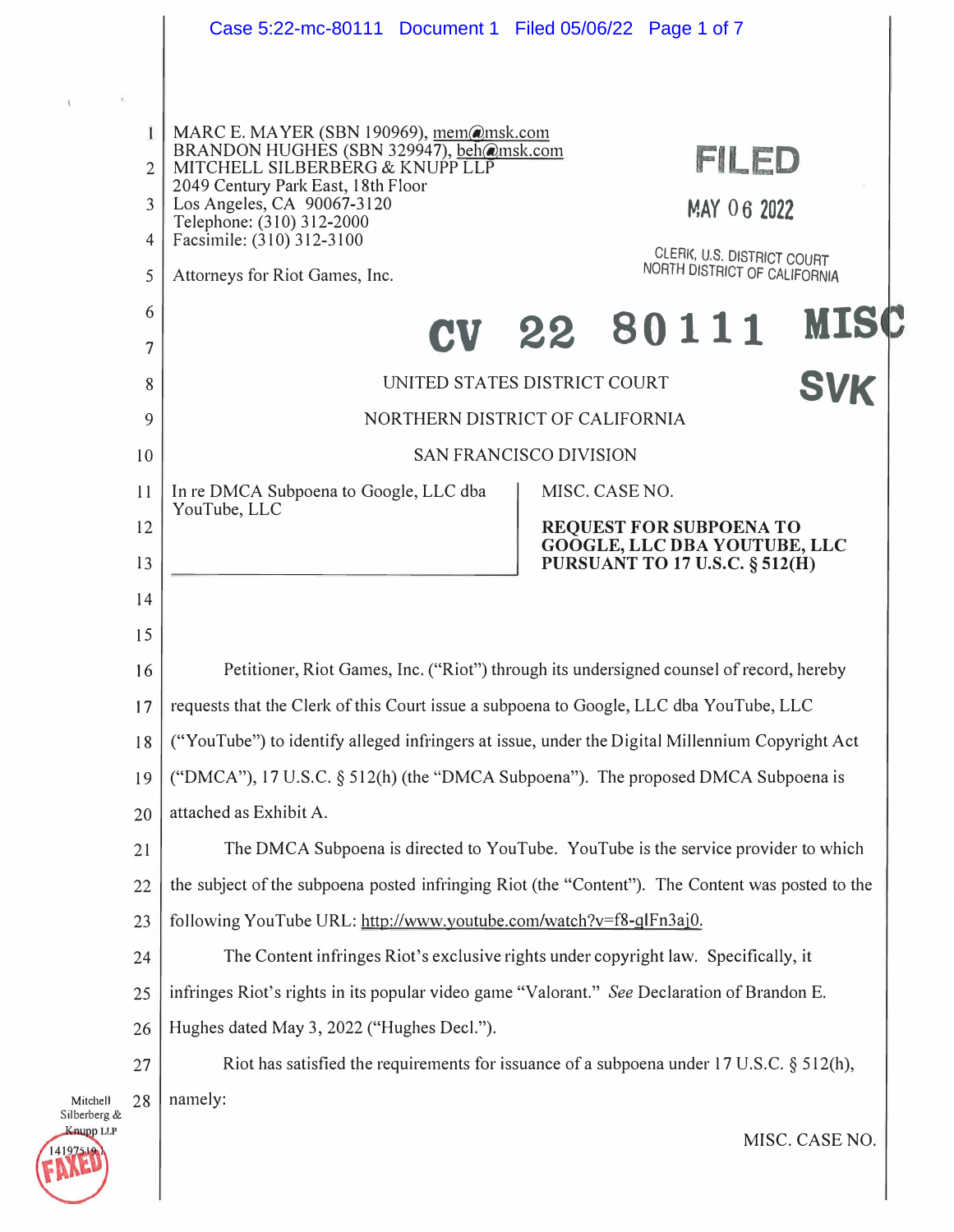|                                                   |                                                                         | Case 5:22-mc-80111 Document 1 Filed 05/06/22 Page 2 of 7                                 |  |
|---------------------------------------------------|-------------------------------------------------------------------------|------------------------------------------------------------------------------------------|--|
|                                                   |                                                                         |                                                                                          |  |
|                                                   | 1                                                                       | 1. Riot has submitted a copy of the notification sent under 17 U.S.C. $\S 512(c)(3)(A)$  |  |
|                                                   | $\overline{2}$                                                          | as Exhibit 1 to the Declaration of Brandon E. Hughes;                                    |  |
|                                                   | 3                                                                       | 2. Riot has submitted the proposed DMCA Subpoena attached hereto as Exhibit A;           |  |
|                                                   | $\overline{4}$                                                          | and                                                                                      |  |
|                                                   | 5                                                                       | 3. Riot, through its counsel of record, has submitted a sworn declaration confirming     |  |
|                                                   | 6                                                                       | that the purpose for which the DMCA subpoena is sought is to obtain the identity         |  |
|                                                   | $\overline{7}$                                                          | of an alleged infringer, and that such information will only be used for the purpose     |  |
|                                                   | of protecting Riot's rights under Title 17 U.S.C. §§ 100, et. seq.<br>8 |                                                                                          |  |
|                                                   | 9                                                                       | Riot respectfully requests that the Clerk expeditiously issue and sign the proposed DMCA |  |
|                                                   | Subpoena pursuant to $17$ U.S.C. § $512(h)(4)$ .<br>10                  |                                                                                          |  |
|                                                   | 11                                                                      | RESPECTFULLY SUBMITTED,<br>DATED: May 5, 2022                                            |  |
|                                                   | 12                                                                      | <b>MARC E. MAYER</b>                                                                     |  |
|                                                   | 13                                                                      | <b>BRANDON HUGHES</b><br>MITCHELL SILBERBERG & KNUPP LLP                                 |  |
|                                                   | 14                                                                      |                                                                                          |  |
|                                                   | 15                                                                      | By: /s/ Marc E. Mayer                                                                    |  |
|                                                   | 16                                                                      | Marc E. Mayer<br>Attorneys for Riot Games, Inc.                                          |  |
|                                                   | 17                                                                      |                                                                                          |  |
|                                                   | 18                                                                      |                                                                                          |  |
|                                                   | 19                                                                      |                                                                                          |  |
|                                                   | 20                                                                      |                                                                                          |  |
|                                                   | 21                                                                      |                                                                                          |  |
|                                                   | 22                                                                      |                                                                                          |  |
|                                                   | 23                                                                      |                                                                                          |  |
|                                                   | 24                                                                      |                                                                                          |  |
|                                                   | 25                                                                      |                                                                                          |  |
|                                                   | 26                                                                      |                                                                                          |  |
|                                                   | 27                                                                      |                                                                                          |  |
| Mitchell<br>Silberberg &<br>Knupp LLP<br>197519.1 | 28                                                                      | MISC. CASE NO.<br>$\overline{2}$                                                         |  |
|                                                   |                                                                         |                                                                                          |  |

Mitchell Silberberg

14 I 97519.l

 $\chi$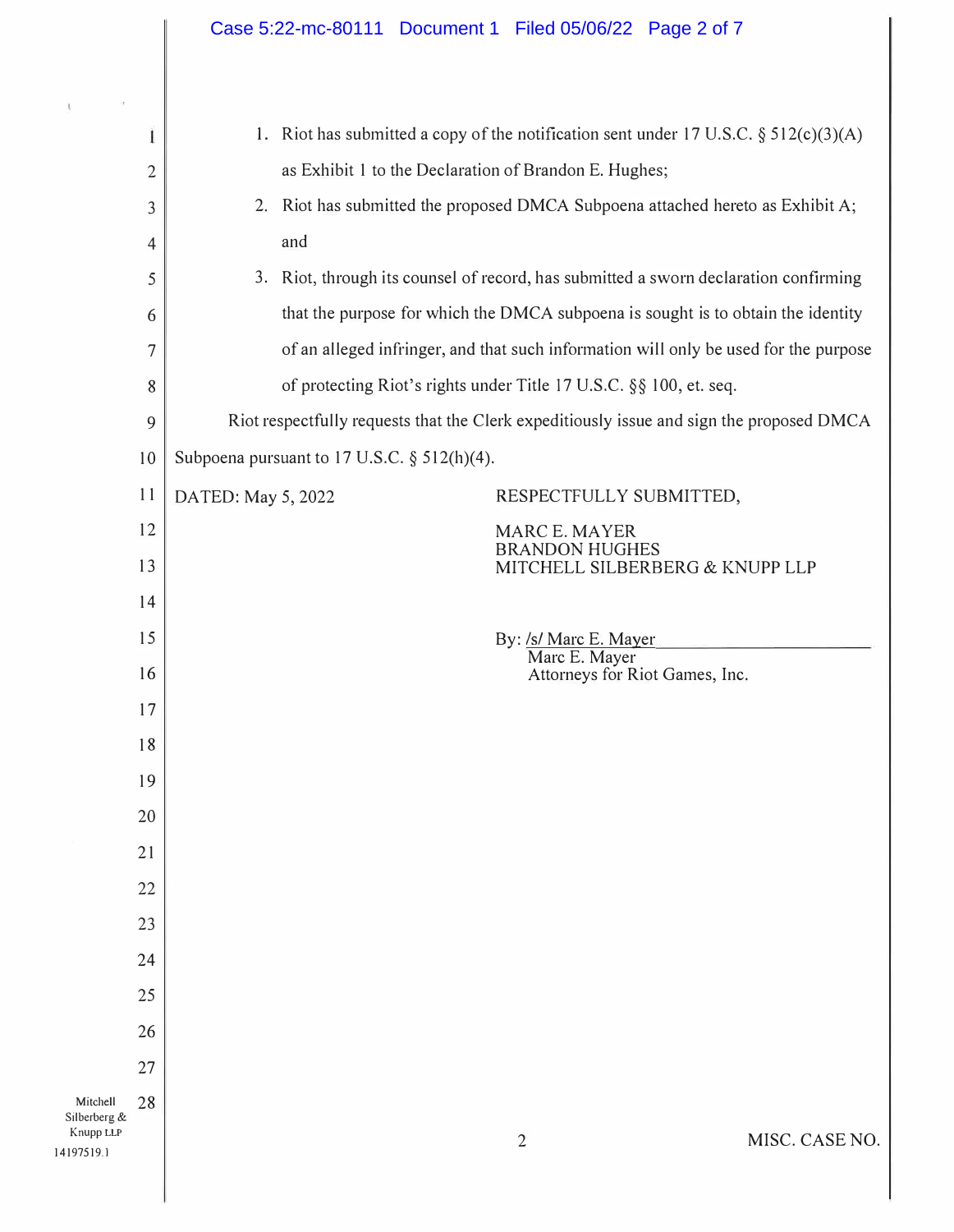$\sim$  100  $\mu$ 

Ŵ.

# EXHIBIT A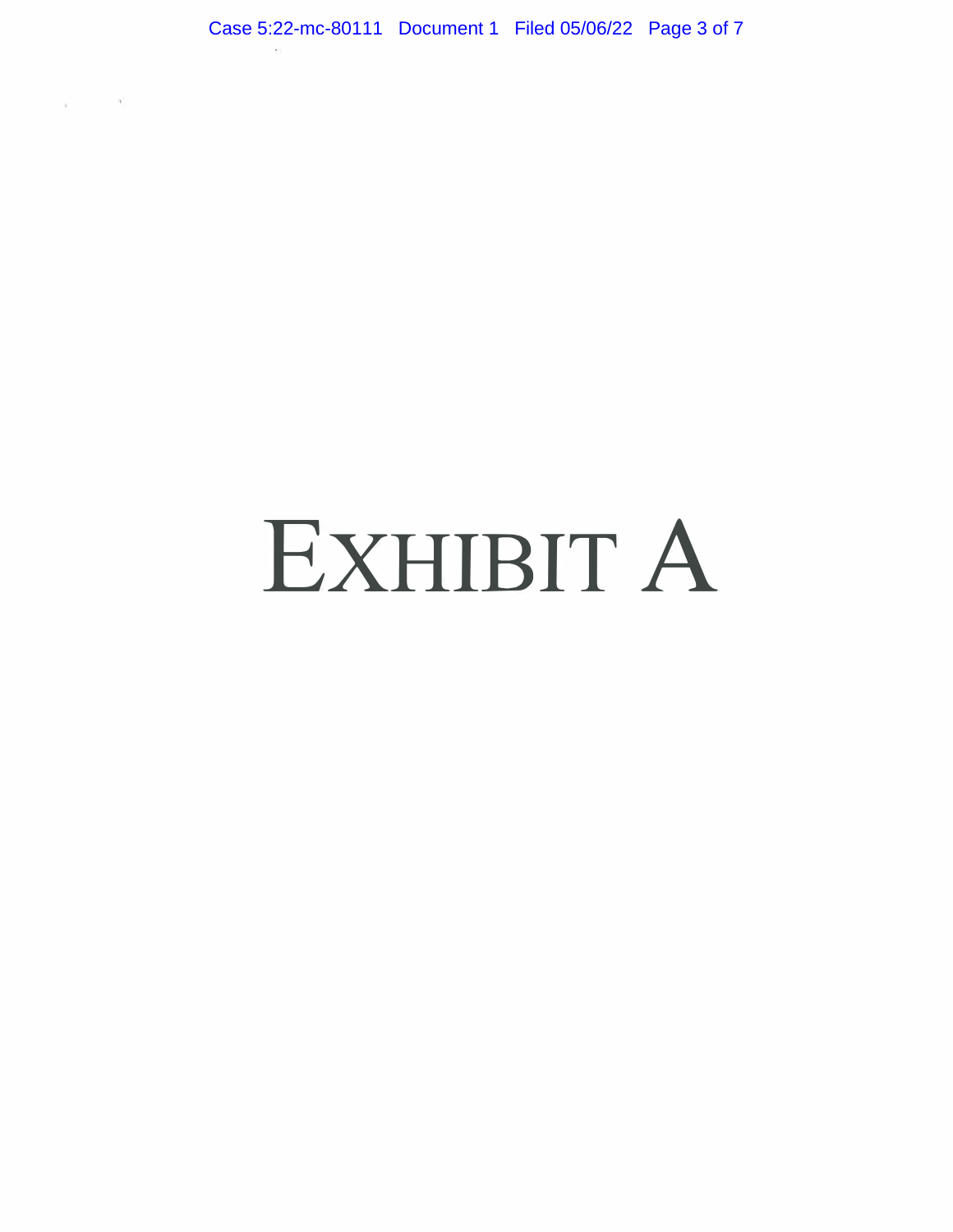# Case 5:22-mc-80111 Document 1 Filed 05/06/22 Page 4 of 7

AO 88B (Rev. 02/14) Subpoena to Produce Documents, Information, or Objects or to Permit Inspection of Premises in a Civil Action

# **UNITED STATES DISTRICT COURT**

for the

NORTHERN DISTRICT OF CALIFORNIA

) ) ) ) ) )

In re DMCA Subpoena to Google, LLC, dba YouTube, LLC

*Plaintiff* 

**V.** 

Civil Action No.

*Defendant* 

## **SUBPOENA TO PRODUCE DOCUMENTS, INFORMATION, OR OBJECTS OR TO PERMIT INSPECTION OF PREMISES IN A CIVIL ACTION**

To: GOOGLE LLC, dba YouTube, LLC, c/o CSC - Lawyers Incorporating Service, 2710 Gateway Oaks Dr., Ste. 150N, Sacramento, CA 95833

*(Name of person to whom this subpoena is directed)* 

 $\boxtimes$  *Production:* **YOU ARE COMMANDED** to produce at the time, date, and place set forth below the following documents, electronically stored information, or objects, and to permit inspection, copying, testing, or sampling of the material:

Information, including name(s), address(es), telephone number(s), e-mail address(es), and IP address(es), or other information within your possession, custody or control, sufficient to identify the user(s) responsible for making available for distribution and/or otherwise controlling the materials formerly available at the following Uniform Resource Locator ("URL"): **http://www.youtube.com/watch?v=f8-q1Fn3aj0** 

| Place: First Legal Records Support Services 127 N. 4th Street,<br>Suite B, San Jose, CA 95112 | <b>IDate and Time:</b><br>May 20, 2022 at 10:00 AM |
|-----------------------------------------------------------------------------------------------|----------------------------------------------------|
|                                                                                               |                                                    |

**D** *Inspection of Premises:* **YOU ARE COMMANDED** to permit entry onto the designated premises, land, or other property possessed or controlled by you at the time, date, and location set forth below, so that the requesting party may inspect, measure, survey, photograph, test, or sample the property or any designated object or operation on it.

| and the control of the control of<br>_______<br>Place: | Date and Time:                              |
|--------------------------------------------------------|---------------------------------------------|
|                                                        |                                             |
|                                                        | the contract of the contract of the<br>____ |

The following provisions of Fed. R. Civ. P. 45 are attached  $-$  Rule 45(c), relating to the place of compliance; Rule 45(d), relating to your protection as a person subject to a subpoena; and Rule 45(e) and (g), relating to your duty to respond to this subpoena and the potential consequences of not doing so.

Date: 5/5/2022

*CLERK OF COURT* 

OR

Signature of Clerk or Deputy Clerk **Allomey's** signature

The name, address, e-mail address, and telephone number of the attorney representing *(name of party)* Riot Games, Inc.  $\blacksquare$  Figure 1.1 and  $\blacksquare$  are:  $\blacksquare$  who issues or requests this subpoena, are:

Marc E. Mayer / Mitchell Silberberg & Knupp LLP / 2049 Century Park East, 18th Floor, Los Angeles, CA 90067 / Telephone: 310-312-2000

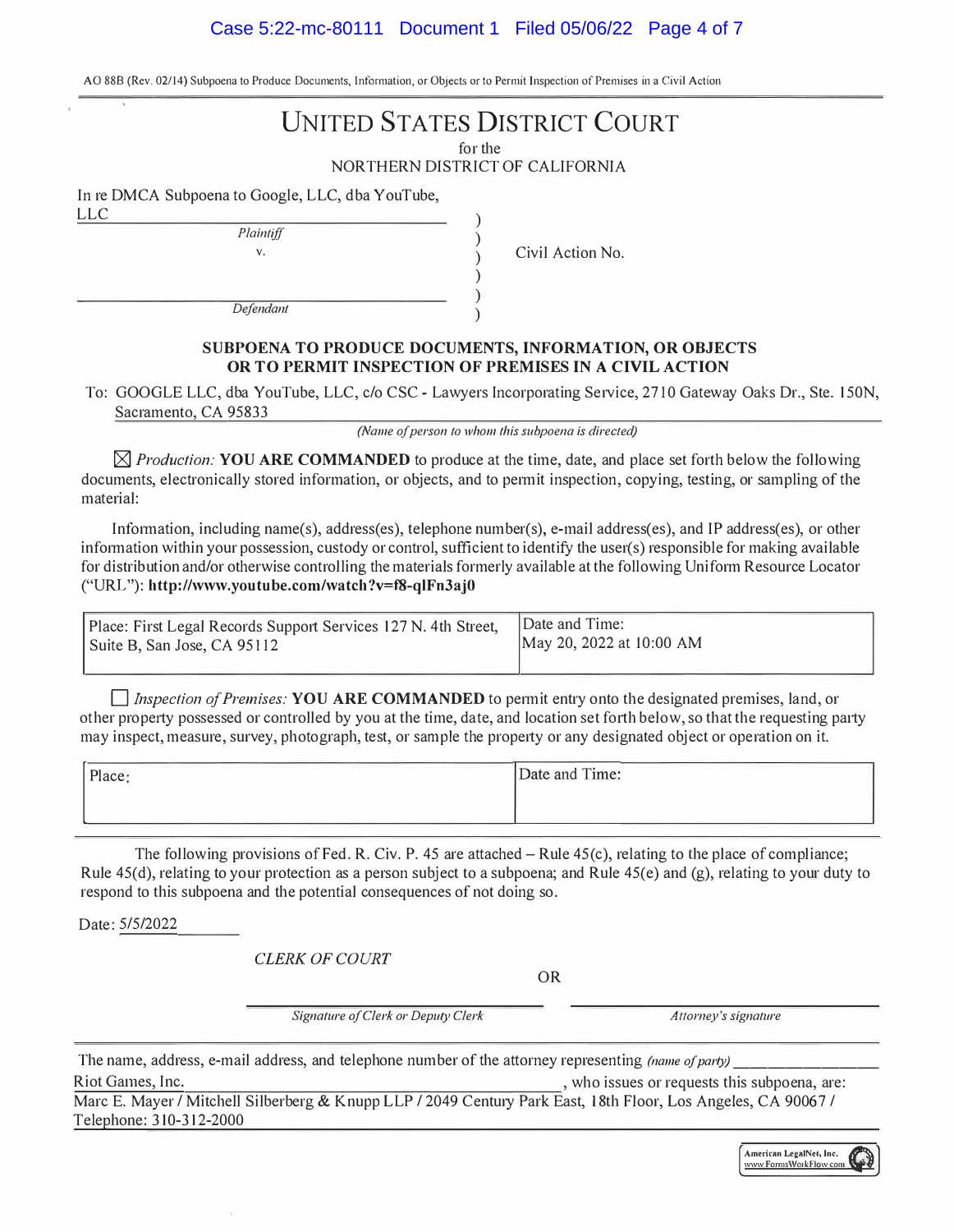# Case 5:22-mc-80111 Document 1 Filed 05/06/22 Page 5 of 7

AO 88B (Rev. 02/14) Subpoena to Produce Documents, Information, or Objects or to Permit Inspection of Premises in a Civil Action

×.

Ÿ.

### **Notice to the person who issues or requests this subpoena**

If this subpoena commands the production of documents, electronically stored information, or tangible things or the inspection of premises before trial, a notice and a copy of the subpoena must be served on each party in this case before it is served on the person to whom it is directed. Fed. R. Civ. P. 45(a)(4).

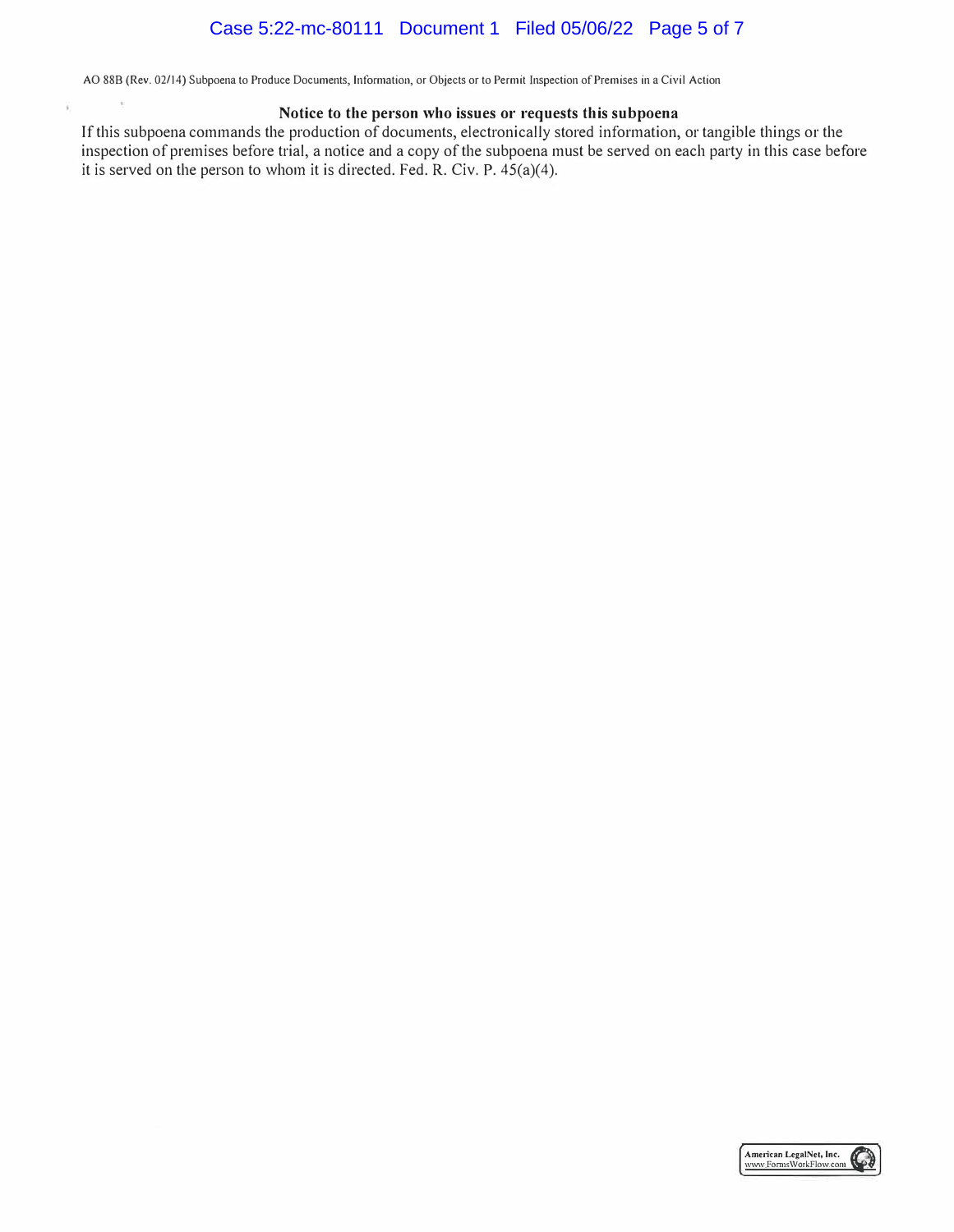# Case 5:22-mc-80111 Document 1 Filed 05/06/22 Page 6 of 7

AO 88B (Rev. 02/14) Subpoena to Produce Documents, Information, or Objects or to Permit Inspection of Premises in a Civil Action (Page 2)

Civil Action No.

## **PROOF OF SERVICE**

## *(This section should not be filed with the court unless required by Fed. R. Civ. P. 45.)*

|                                                                   | on $(date)$                                                                                                                                                                                                                 |  |                        |  |  |  |
|-------------------------------------------------------------------|-----------------------------------------------------------------------------------------------------------------------------------------------------------------------------------------------------------------------------|--|------------------------|--|--|--|
|                                                                   | I served the subpoena by delivering a copy to the named person as follows:                                                                                                                                                  |  |                        |  |  |  |
|                                                                   | <u> 1989 - Jan Salaman Salaman (j. 1989)</u>                                                                                                                                                                                |  |                        |  |  |  |
|                                                                   |                                                                                                                                                                                                                             |  |                        |  |  |  |
|                                                                   | Unless the subpoena was issued on behalf of the United States, or one of its officers or agents, I have also<br>tendered to the witness the fees for one day's attendance, and the mileage allowed by law, in the amount of |  |                        |  |  |  |
|                                                                   | My fees are $\frac{1}{2}$ for travel and $\frac{1}{2}$ for services, for a total of $\frac{1}{2}$ of $\frac{1}{2}$                                                                                                          |  |                        |  |  |  |
| I declare under penalty of perjury that this information is true. |                                                                                                                                                                                                                             |  |                        |  |  |  |
|                                                                   | Date:                                                                                                                                                                                                                       |  | Server's signature     |  |  |  |
|                                                                   |                                                                                                                                                                                                                             |  | Printed name and title |  |  |  |
|                                                                   |                                                                                                                                                                                                                             |  | Server's address       |  |  |  |

Additional information regarding attempted service, etc.: